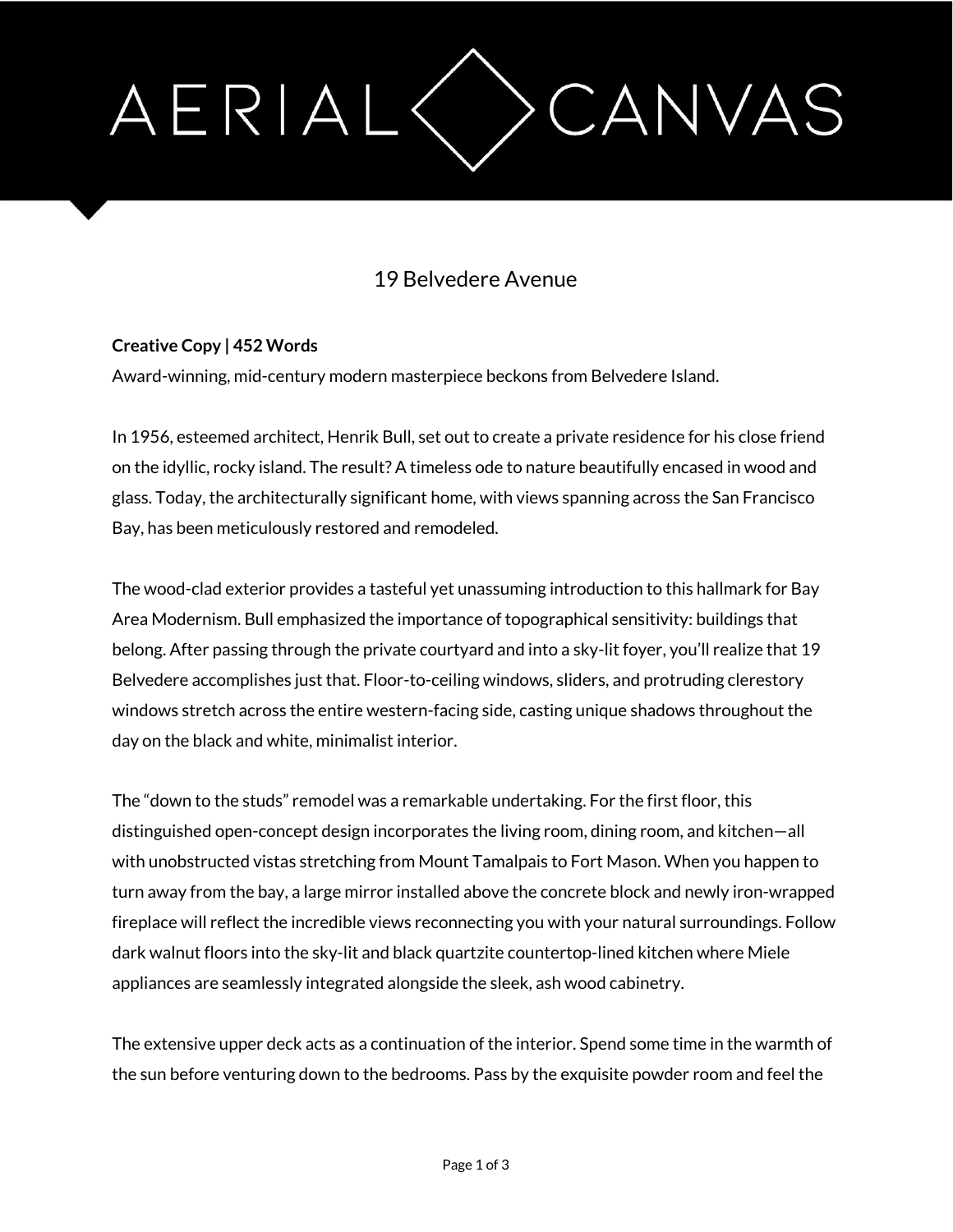cool touch of the new, glass-and-metal railing as you descend the well-lit staircase, or take advantage of the elevator which drops you directly across from the primary suite. Consistent with the floor above, the lower level has been entirely renovated with modern, high-end features: integrated Aion LED lighting, elegant Forbes & Lomax switches, and custom Italian Poliform cabinets. Both bedrooms frame the natural surroundings and grant access to the covered deck where exposed steel beams reveal the home's intricate design.

Tour the envy-inducing primary suit where you'll be blown away by the luxurious dressing room with a glass, front-lit closet. The spa-like ensuite has a double sink, custom vanity, a glass-framed ADA shower, and offers multiple access points, one of which leads to a private porch with mesmerizing views as well as a side patio.

Take the flagstone path through the Oak and Japanese Maple studded garden designed by the highly sought-after landscape designer, Brandon Tyson, to arrive at the custom hot tub and sunning area.

Creative vision, quality materials, and a spectacular location culminate in this awe-inspiring architectural feat. This is a home unlike any other. A home that exhilarates and inspires.

### **Additional Custom Features:**

- $\bullet$  2 bedrooms, 2.5 bathrooms, 2,456 sq ft, 10,402 sq ft lot
- Attached 2-car garage with Redwood paneling and workstation and Tesla charger
- Completely renovated in 2017
- Air conditioning with new engineered intake vent
- Enclosed gym/meditation room off primary suite
- Security door entrance, camera surveillance & alarm
- Custom Roman shades
- Custom Poliform Closets in both bedrooms w/leather-lined drawers
- Matching custom Ash headboard & console in primary bedroom
- New battery operated blinds in both bedrooms
- Custom flagstone paths & stone meditation bench
- New flat roof
- Fence outdoor lighting
- Additional closet added in hallway
- Newly built additional work out space and storage room
- Award-winning Reed School District